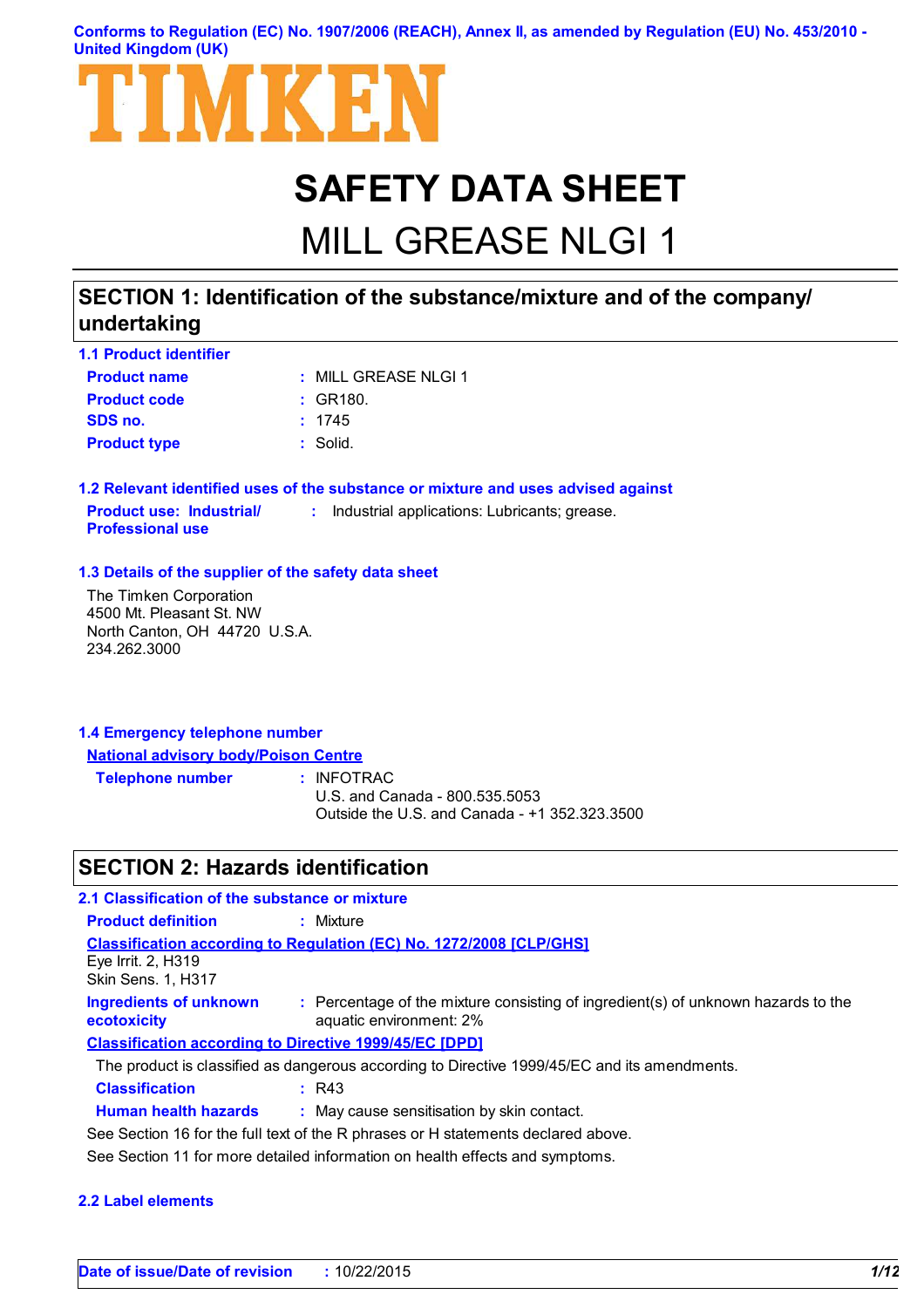## **SECTION 2: Hazards identification**

| <b>Hazard pictograms</b>                                                                                                                                        |                                                                                                                                       |
|-----------------------------------------------------------------------------------------------------------------------------------------------------------------|---------------------------------------------------------------------------------------------------------------------------------------|
| <b>Signal word</b>                                                                                                                                              | : Warning                                                                                                                             |
| <b>Hazard statements</b>                                                                                                                                        | : Causes serious eye irritation.<br>May cause an allergic skin reaction.                                                              |
| <b>Precautionary statements</b>                                                                                                                                 |                                                                                                                                       |
| <b>Prevention</b>                                                                                                                                               | : Wear protective gloves. Wear eye or face protection. Avoid breathing dust.                                                          |
| <b>Response</b>                                                                                                                                                 | : IF IN EYES: Rinse cautiously with water for several minutes. Remove contact lenses,<br>if present and easy to do. Continue rinsing. |
| <b>Storage</b>                                                                                                                                                  | : Not applicable.                                                                                                                     |
| <b>Disposal</b>                                                                                                                                                 | Dispose of contents and container in accordance with all local, regional, national and<br>international regulations.                  |
| <b>Hazardous ingredients</b>                                                                                                                                    | : Sulfonic acids, petroleum, calcium salts<br>calcium dodecylbenzenesulphonate                                                        |
| <b>Supplemental label</b><br>elements                                                                                                                           | : Not applicable.                                                                                                                     |
| <b>Annex XVII - Restrictions</b><br>on the manufacture,<br>placing on the market and<br>use of certain dangerous<br>substances, mixtures and<br><b>articles</b> | : Not applicable.                                                                                                                     |
| <b>Special packaging requirements</b>                                                                                                                           |                                                                                                                                       |
| <b>Containers to be fitted</b><br>with child-resistant<br>fastenings                                                                                            | : Not applicable.                                                                                                                     |
| <b>Tactile warning of danger</b>                                                                                                                                | : Not applicable.                                                                                                                     |
| <b>2.3 Other hazards</b>                                                                                                                                        |                                                                                                                                       |
| Other hazards which do                                                                                                                                          | : None known.                                                                                                                         |

**not result in classification**

## **SECTION 3: Composition/information on ingredients**

| : Mixture          |               |                                                                             |                                                                               |                                           |
|--------------------|---------------|-----------------------------------------------------------------------------|-------------------------------------------------------------------------------|-------------------------------------------|
|                    |               |                                                                             |                                                                               |                                           |
| <b>Identifiers</b> | $\frac{9}{6}$ | 67/548/EEC                                                                  | <b>Regulation (EC) No.</b><br>1272/2008 [CLP]                                 | <b>Type</b>                               |
| EC: 263-093-9      | $5 - 10$      | R43                                                                         | Skin Sens. 1, H317                                                            | [1]                                       |
| CAS: 61789-86-4    |               |                                                                             |                                                                               |                                           |
| EC: 247-557-8      | $1 - 5$       | Xn; R22                                                                     | Acute Tox. 4, H302                                                            | $[1]$                                     |
| CAS: 26264-06-2    |               | Xi; R41, R38                                                                | Skin Irrit. 2, H315                                                           |                                           |
| EC: 237-224-5      | $1-5$         | Xi; R36/38                                                                  | Skin Irrit. 2, H315                                                           | $[1]$                                     |
| CAS: 13701-64-9    |               |                                                                             | Eye Irrit. 2, H319                                                            |                                           |
|                    |               | See Section 16 for<br>the full text of the R-<br>phrases declared<br>above. | See Section 16 for the<br>full text of the H<br>statements declared<br>above. |                                           |
|                    |               |                                                                             |                                                                               | <b>Classification</b><br>Eye Dam. 1, H318 |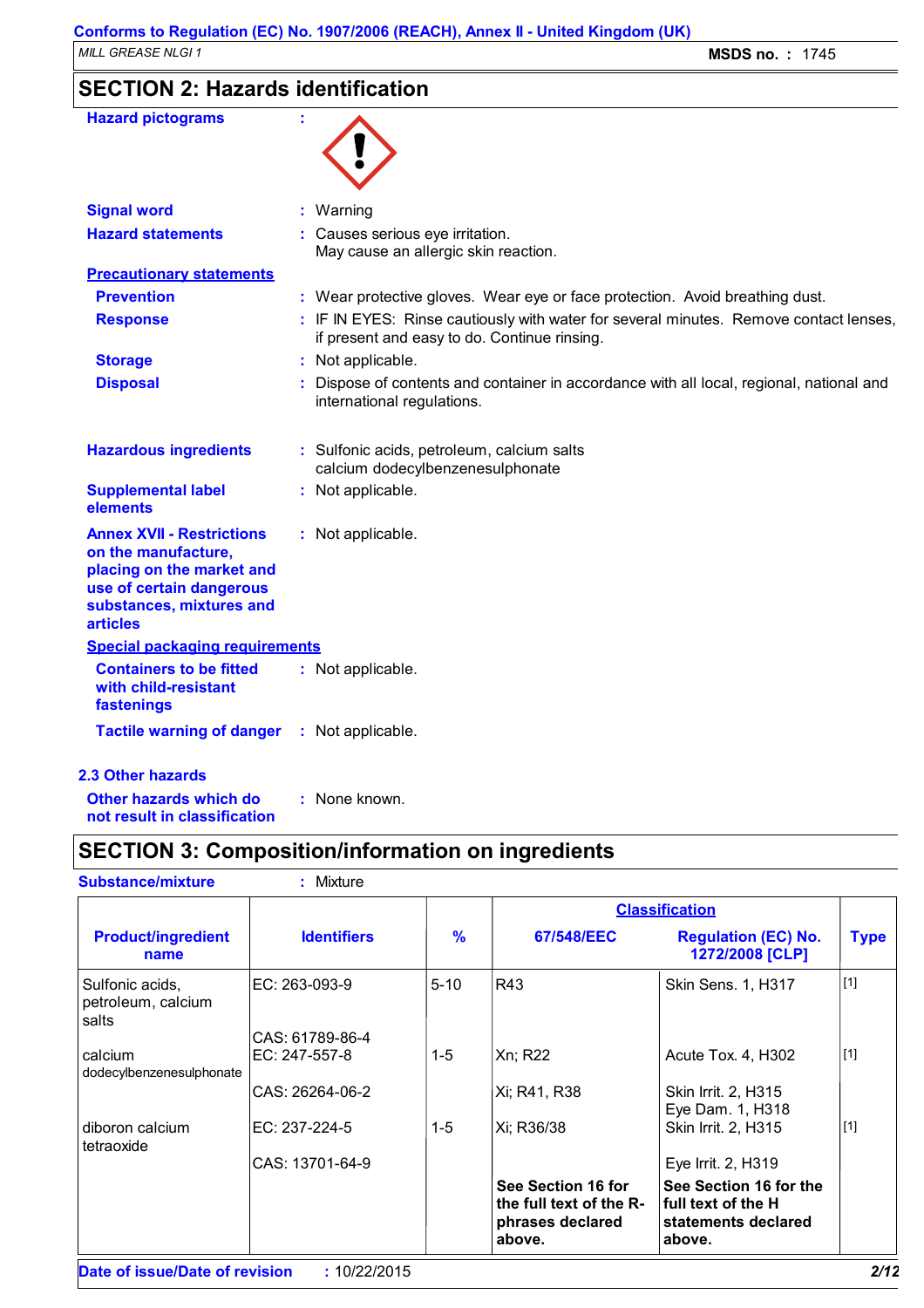*MILL GREASE NLGI 1* **MSDS no. :** 1745

## **SECTION 3: Composition/information on ingredients**

There are no additional ingredients present which, within the current knowledge of the supplier and in the concentrations applicable, are classified as hazardous to health or the environment, are PBTs or vPvBs or have been assigned a workplace exposure limit and hence require reporting in this section.

Type

- [1] Substance classified with a health or environmental hazard
- [2] Substance with a workplace exposure limit
- [3] Substance meets the criteria for PBT according to Regulation (EC) No. 1907/2006, Annex XIII
- [4] Substance meets the criteria for vPvB according to Regulation (EC) No. 1907/2006, Annex XIII

[5] Substance of equivalent concern

Occupational exposure limits, if available, are listed in Section 8.

### **SECTION 4: First aid measures**

| <b>4.1 Description of first aid measures</b> |                                                                                                                                                                                                                                                                                                                                                                                                                                                                                                                                                                                                                                                                                                                                                                                                                              |
|----------------------------------------------|------------------------------------------------------------------------------------------------------------------------------------------------------------------------------------------------------------------------------------------------------------------------------------------------------------------------------------------------------------------------------------------------------------------------------------------------------------------------------------------------------------------------------------------------------------------------------------------------------------------------------------------------------------------------------------------------------------------------------------------------------------------------------------------------------------------------------|
| <b>Eye contact</b>                           | : Immediately flush eyes with plenty of water, occasionally lifting the upper and lower<br>eyelids. Check for and remove any contact lenses. Continue to rinse for at least 10<br>minutes. Get medical attention.                                                                                                                                                                                                                                                                                                                                                                                                                                                                                                                                                                                                            |
| <b>Inhalation</b>                            | : Remove victim to fresh air and keep at rest in a position comfortable for breathing. If<br>not breathing, if breathing is irregular or if respiratory arrest occurs, provide artificial<br>respiration or oxygen by trained personnel. It may be dangerous to the person<br>providing aid to give mouth-to-mouth resuscitation. Get medical attention if adverse<br>health effects persist or are severe. If unconscious, place in recovery position and<br>get medical attention immediately. Maintain an open airway. Loosen tight clothing<br>such as a collar, tie, belt or waistband.                                                                                                                                                                                                                                 |
| <b>Skin contact</b>                          | : Wash with plenty of soap and water. Remove contaminated clothing and shoes.<br>Wash contaminated clothing thoroughly with water before removing it, or wear gloves.<br>Continue to rinse for at least 10 minutes. Get medical attention. In the event of any<br>complaints or symptoms, avoid further exposure. Wash clothing before reuse.<br>Clean shoes thoroughly before reuse.                                                                                                                                                                                                                                                                                                                                                                                                                                        |
| <b>Ingestion</b>                             | : Wash out mouth with water. Remove dentures if any. Remove victim to fresh air and<br>keep at rest in a position comfortable for breathing. If material has been swallowed<br>and the exposed person is conscious, give small quantities of water to drink. Stop if<br>the exposed person feels sick as vomiting may be dangerous. Do not induce<br>vomiting unless directed to do so by medical personnel. If vomiting occurs, the head<br>should be kept low so that vomit does not enter the lungs. Get medical attention if<br>adverse health effects persist or are severe. Never give anything by mouth to an<br>unconscious person. If unconscious, place in recovery position and get medical<br>attention immediately. Maintain an open airway. Loosen tight clothing such as a<br>collar, tie, belt or waistband. |
| <b>Protection of first-aiders</b>            | : No action shall be taken involving any personal risk or without suitable training. It<br>may be dangerous to the person providing aid to give mouth-to-mouth resuscitation.<br>Wash contaminated clothing thoroughly with water before removing it, or wear gloves.                                                                                                                                                                                                                                                                                                                                                                                                                                                                                                                                                        |

| <b>Potential acute health effects</b> |                                                                                            |
|---------------------------------------|--------------------------------------------------------------------------------------------|
| <b>Eye contact</b>                    | : Causes serious eye irritation.                                                           |
| <b>Inhalation</b>                     | : No known significant effects or critical hazards.                                        |
| <b>Skin contact</b>                   | : May cause an allergic skin reaction.                                                     |
| <b>Ingestion</b>                      | : No known significant effects or critical hazards.                                        |
| <b>Over-exposure signs/symptoms</b>   |                                                                                            |
| <b>Eye contact</b>                    | : Adverse symptoms may include the following:<br>pain or irritation<br>watering<br>redness |
| <b>Inhalation</b>                     | : No specific data.                                                                        |
| <b>Skin contact</b>                   | : Adverse symptoms may include the following:<br>irritation<br>redness                     |

**4.2 Most important symptoms and effects, both acute and delayed**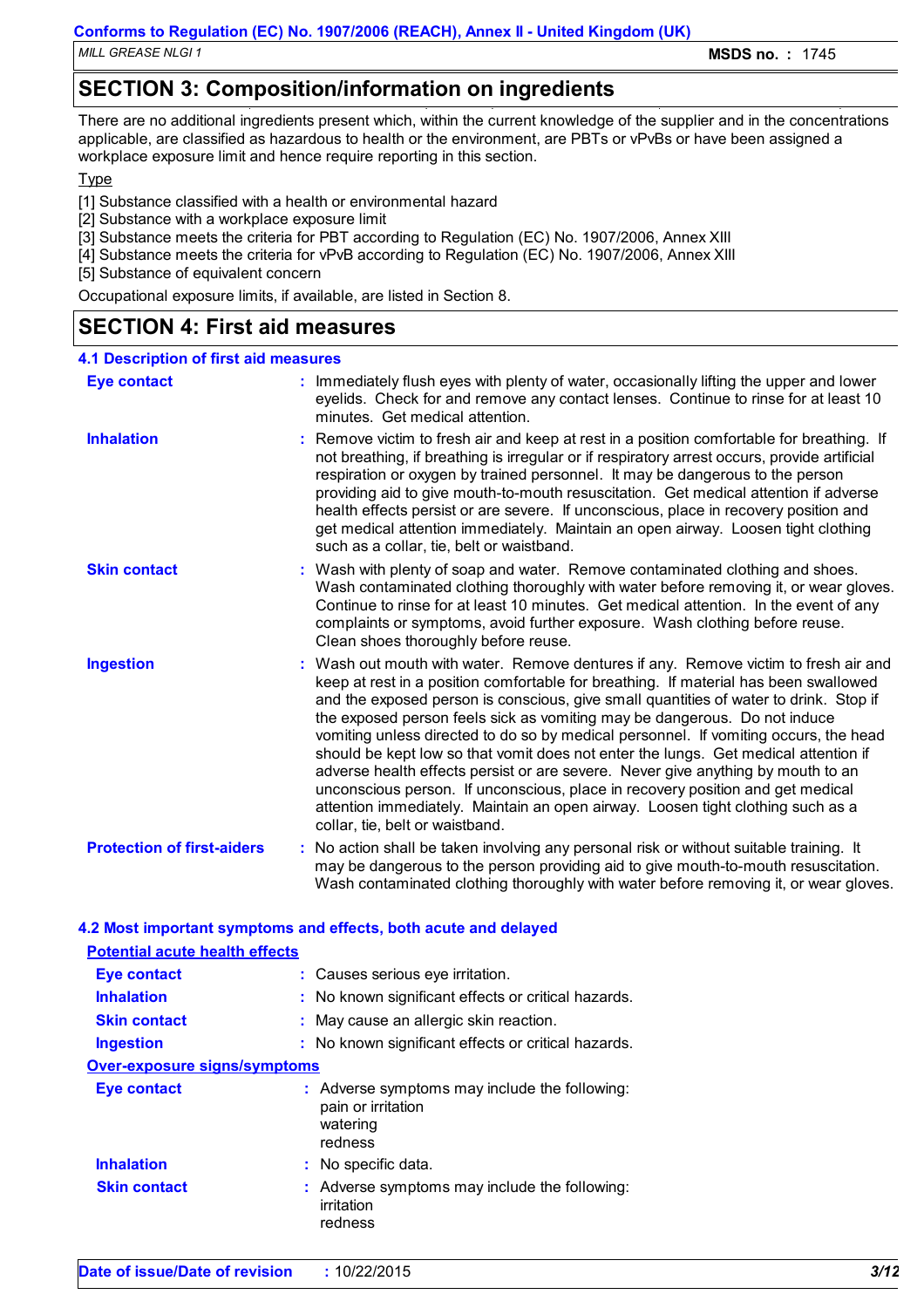### **SECTION 4: First aid measures**

| Ingestion |  |  |  |
|-----------|--|--|--|
|           |  |  |  |

**:** No specific data.

### **4.3 Indication of any immediate medical attention and special treatment needed**

| <b>Notes to physician</b>  | : Treat symptomatically. Contact poison treatment specialist immediately if large |
|----------------------------|-----------------------------------------------------------------------------------|
|                            | quantities have been ingested or inhaled.                                         |
| <b>Specific treatments</b> | : No specific treatment.                                                          |

## **SECTION 5: Firefighting measures**

| 5.1 Extinguishing media                                   |                                                                                                                                                                                                                                                                                                                                                                     |  |
|-----------------------------------------------------------|---------------------------------------------------------------------------------------------------------------------------------------------------------------------------------------------------------------------------------------------------------------------------------------------------------------------------------------------------------------------|--|
| <b>Suitable extinguishing</b><br>media                    | : Use an extinguishing agent suitable for the surrounding fire.                                                                                                                                                                                                                                                                                                     |  |
| <b>Unsuitable extinguishing</b><br>media                  | : None known.                                                                                                                                                                                                                                                                                                                                                       |  |
| 5.2 Special hazards arising from the substance or mixture |                                                                                                                                                                                                                                                                                                                                                                     |  |
| <b>Hazards from the</b><br>substance or mixture           | : No specific fire or explosion hazard.                                                                                                                                                                                                                                                                                                                             |  |
| <b>Hazardous thermal</b><br>decomposition products        | Decomposition products may include the following materials:<br>carbon dioxide<br>carbon monoxide<br>sulfur oxides<br>metal oxide/oxides                                                                                                                                                                                                                             |  |
| <b>5.3 Advice for firefighters</b>                        |                                                                                                                                                                                                                                                                                                                                                                     |  |
| <b>Special protective actions</b><br>for fire-fighters    | : Promptly isolate the scene by removing all persons from the vicinity of the incident if<br>there is a fire. No action shall be taken involving any personal risk or without suitable<br>training.                                                                                                                                                                 |  |
| <b>Special protective</b><br>equipment for fire-fighters  | Fire-fighters should wear appropriate protective equipment and self-contained<br>breathing apparatus (SCBA) with a full face-piece operated in positive pressure<br>mode. Clothing for fire-fighters (including helmets, protective boots and gloves)<br>conforming to European standard EN 469 will provide a basic level of protection for<br>chemical incidents. |  |

## **SECTION 6: Accidental release measures**

|                                                          | 6.1 Personal precautions, protective equipment and emergency procedures                                                                                                                                                                                                                                                                                                         |
|----------------------------------------------------------|---------------------------------------------------------------------------------------------------------------------------------------------------------------------------------------------------------------------------------------------------------------------------------------------------------------------------------------------------------------------------------|
| For non-emergency<br>personnel                           | : No action shall be taken involving any personal risk or without suitable training.<br>Evacuate surrounding areas. Keep unnecessary and unprotected personnel from<br>entering. Do not touch or walk through spilt material. Provide adequate ventilation.<br>Wear appropriate respirator when ventilation is inadequate. Put on appropriate<br>personal protective equipment. |
| For emergency responders                                 | : If specialised clothing is required to deal with the spillage, take note of any<br>information in Section 8 on suitable and unsuitable materials. See also the<br>information in "For non-emergency personnel".                                                                                                                                                               |
| <b>6.2 Environmental</b><br><b>precautions</b>           | : Avoid dispersal of spilt material and runoff and contact with soil, waterways, drains<br>and sewers. Inform the relevant authorities if the product has caused environmental<br>pollution (sewers, waterways, soil or air).                                                                                                                                                   |
| 6.3 Methods and material for containment and cleaning up |                                                                                                                                                                                                                                                                                                                                                                                 |
| <b>Small spill</b>                                       | : Move containers from spill area. Avoid dust generation. Using a vacuum with HEPA<br>filter will reduce dust dispersal. Place spilled material in a designated, labeled waste<br>container. Dispose of via a licensed waste disposal contractor.                                                                                                                               |
| <b>Large spill</b>                                       | : Move containers from spill area. Approach the release from upwind. Prevent entry<br>into sewers, water courses, basements or confined areas. Avoid dust generation. Do<br>not dry sweep. Vacuum dust with equipment fitted with a HEPA filter and place in a<br>closed, labeled waste container. Dispose of via a licensed waste disposal contractor.                         |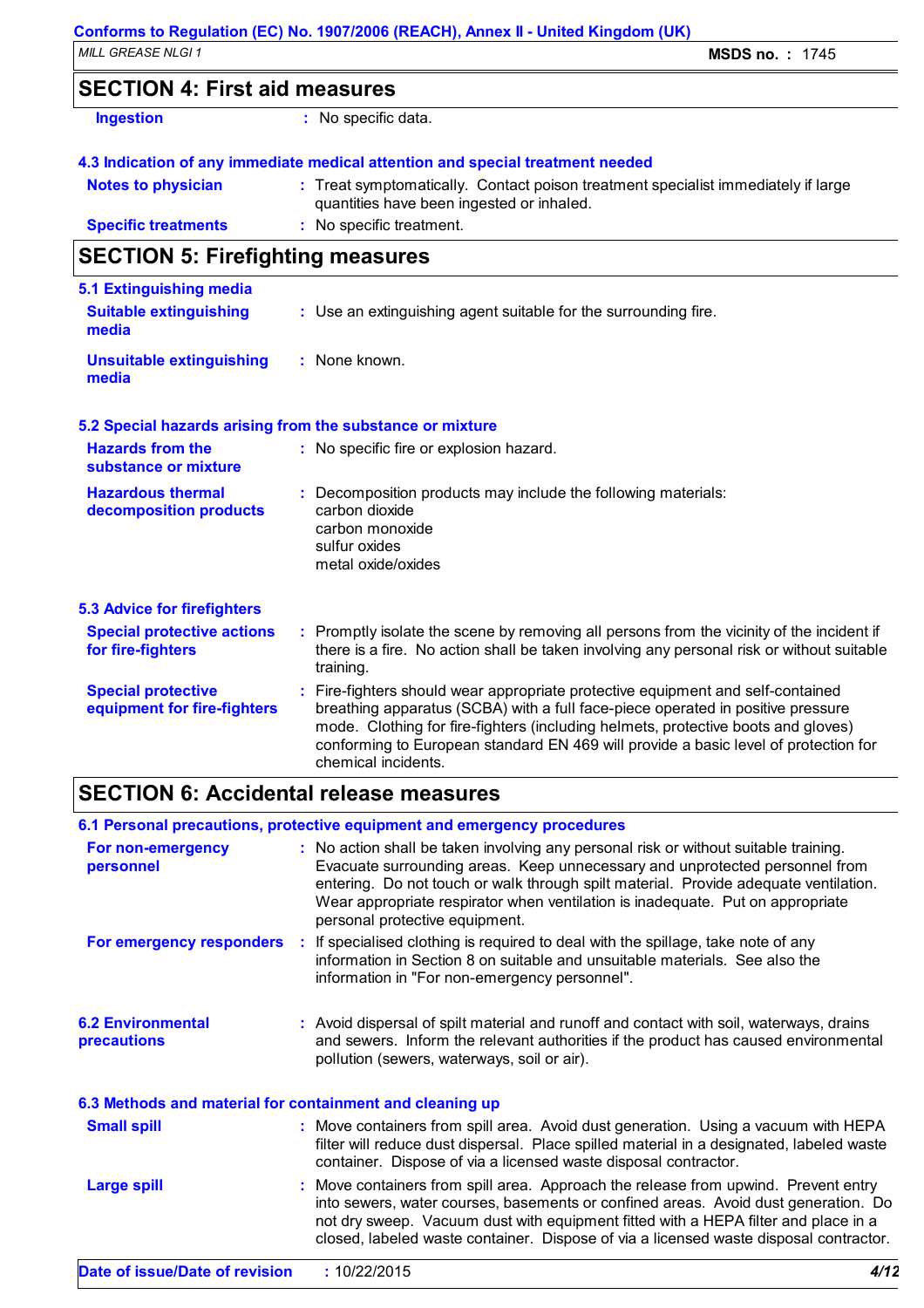### **SECTION 6: Accidental release measures**

### **6.4 Reference to other**

**sections**

- See Section 1 for emergency contact information. **:**
- See Section 8 for information on appropriate personal protective equipment.
	- See Section 13 for additional waste treatment information.

## **SECTION 7: Handling and storage**

The information in this section contains generic advice and guidance. The list of Identified Uses in Section 1 should be consulted for any available use-specific information provided in the Exposure Scenario(s).

### **7.1 Precautions for safe handling**

| <b>Protective measures</b>                       | : Put on appropriate personal protective equipment (see Section 8). Persons with a<br>history of skin sensitization problems should not be employed in any process in which<br>this product is used. Do not get in eyes or on skin or clothing. Do not ingest. Keep in<br>the original container or an approved alternative made from a compatible material,<br>kept tightly closed when not in use. Empty containers retain product residue and can<br>be hazardous. Do not reuse container. |
|--------------------------------------------------|-----------------------------------------------------------------------------------------------------------------------------------------------------------------------------------------------------------------------------------------------------------------------------------------------------------------------------------------------------------------------------------------------------------------------------------------------------------------------------------------------|
| <b>Advice on general</b><br>occupational hygiene | : Eating, drinking and smoking should be prohibited in areas where this material is<br>handled, stored and processed. Workers should wash hands and face before eating,<br>drinking and smoking. Remove contaminated clothing and protective equipment<br>before entering eating areas. See also Section 8 for additional information on<br>hygiene measures.                                                                                                                                 |

### **7.2 Conditions for safe storage, including any incompatibilities**

Store in accordance with local regulations. Store in original container protected from direct sunlight in a dry, cool and well-ventilated area, away from incompatible materials (see Section 10) and food and drink. Keep container tightly closed and sealed until ready for use. Containers that have been opened must be carefully resealed and kept upright to prevent leakage. Do not store in unlabelled containers. Use appropriate containment to avoid environmental contamination.

### **7.3 Specific end use(s)**

**Recommendations : Industrial sector specific : solutions**

- : Not available.
- : Not available.

## **SECTION 8: Exposure controls/personal protection**

The information in this section contains generic advice and guidance. The list of Identified Uses in Section 1 should be consulted for any available use-specific information provided in the Exposure Scenario(s).

### **8.1 Control parameters**

#### **Occupational exposure limits**

No exposure limit value known.

**Recommended monitoring procedures :** If this product contains ingredients with exposure limits, personal, workplace atmosphere or biological monitoring may be required to determine the effectiveness of the ventilation or other control measures and/or the necessity to use respiratory protective equipment. Reference should be made to monitoring standards, such as the following: European Standard EN 689 (Workplace atmospheres - Guidance for the assessment of exposure by inhalation to chemical agents for comparison with limit values and measurement strategy) European Standard EN 14042 (Workplace atmospheres - Guide for the application and use of procedures for the assessment of exposure to chemical and biological agents) European Standard EN 482 (Workplace atmospheres - General requirements for the performance of procedures for the measurement of chemical agents) Reference to national guidance documents for methods for the determination of hazardous substances will also be required.

### **DNELs/DMELs**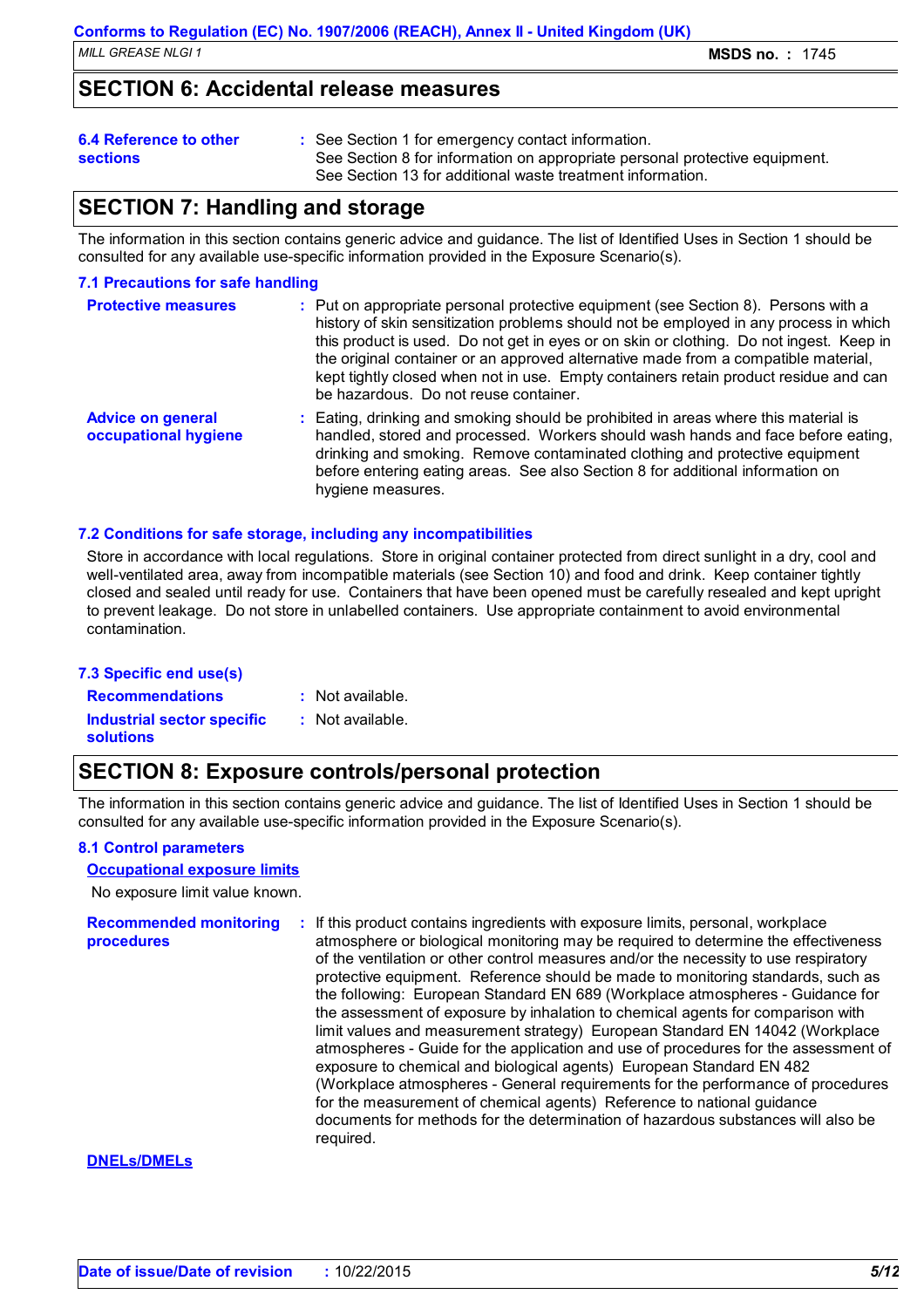*MILL GREASE NLGI 1* **MSDS no. :** 1745

## **SECTION 8: Exposure controls/personal protection**

| <b>Product/ingredient name</b>     | <b>Type</b> | <b>Exposure</b>                | <b>Value</b>                 | <b>Population</b> | <b>Effects</b> |
|------------------------------------|-------------|--------------------------------|------------------------------|-------------------|----------------|
| Sulfonic acids, petroleum, calcium | <b>DNEL</b> | Long term                      | 11.75 mg/                    | Workers           | Systemic       |
| salts                              |             | Inhalation                     | m <sup>3</sup>               |                   |                |
|                                    | <b>DNEL</b> | Long term                      | 881.58 mg/                   | Workers           | Systemic       |
|                                    | <b>DNEL</b> | Inhalation<br>Long term Dermal | m <sup>3</sup><br>$3.33$ mg/ | Workers           | Systemic       |
|                                    |             |                                | kg bw/day                    |                   |                |
|                                    | <b>DNEL</b> | Long term Dermal               | 1000 mg/                     | Workers           | Systemic       |
|                                    |             |                                | kg bw/day                    |                   |                |
|                                    | <b>DNEL</b> | Long term Dermal               | $1.03$ mg/<br>$\text{cm}^2$  | Workers           | Local          |
|                                    | <b>DNEL</b> | Long term                      | $2.9 \text{ mg/m}^3$         | Consumers         | Systemic       |
|                                    |             | Inhalation                     |                              |                   |                |
|                                    | <b>DNEL</b> | Long term                      | 434.78 mg/                   | Consumers         | Systemic       |
|                                    | <b>DNEL</b> | Inhalation<br>Long term Dermal | m <sup>3</sup><br>1.667 mg/  | Consumers         | Systemic       |
|                                    |             |                                | kg bw/day                    |                   |                |
|                                    | <b>DNEL</b> | Long term Dermal               | 1000 mg/                     | Consumers         | Systemic       |
|                                    |             |                                | kg bw/day                    |                   |                |
|                                    | <b>DNEL</b> | Long term Dermal               | $0.513$ mg/                  | Consumers         | Local          |
|                                    |             |                                | $\text{cm}^2$                |                   |                |
|                                    | <b>DNEL</b> | Long term Oral                 | $0.8333$ mg/<br>kg bw/day    | Consumers         | Systemic       |
|                                    | <b>DNEL</b> | Long term Oral                 | 500 mg/kg<br>bw/day          | Consumers         | Systemic       |

### **PNECs**

| <b>Product/ingredient name</b>           | <b>Compartment Detail</b>  | <b>Value</b>  | <b>Method Detail</b>     |
|------------------------------------------|----------------------------|---------------|--------------------------|
| Sulfonic acids, petroleum, calcium salts | Fresh water                | 1 $mg/l$      |                          |
|                                          | Marine water               | 1 $mg/l$      |                          |
|                                          | Sewage Treatment           | 1000 mg/l     |                          |
|                                          | Plant                      |               |                          |
|                                          | Fresh water sediment       | 226000000 mg/ | $\overline{\phantom{a}}$ |
|                                          |                            | kg dwt        |                          |
|                                          | Marine water sediment      | 226000000 mg/ |                          |
|                                          |                            | kg dwt        |                          |
|                                          | Soil                       | 271000000 mg/ | $\overline{\phantom{a}}$ |
|                                          |                            | kg dwt        |                          |
|                                          | <b>Secondary Poisoning</b> | 16.667 mg/kg  |                          |

### **8.2 Exposure controls**

| <b>Appropriate engineering</b><br><b>controls</b> | : Good general ventilation should be sufficient to control worker exposure to airborne<br>contaminants.                                                                                                                                                                                                                                                                                                                                                                     |
|---------------------------------------------------|-----------------------------------------------------------------------------------------------------------------------------------------------------------------------------------------------------------------------------------------------------------------------------------------------------------------------------------------------------------------------------------------------------------------------------------------------------------------------------|
| <b>Individual protection measures</b>             |                                                                                                                                                                                                                                                                                                                                                                                                                                                                             |
| <b>Hygiene measures</b>                           | : Wash hands, forearms and face thoroughly after handling chemical products, before<br>eating, smoking and using the lavatory and at the end of the working period.<br>Appropriate techniques should be used to remove potentially contaminated clothing.<br>Contaminated work clothing should not be allowed out of the workplace. Wash<br>contaminated clothing before reusing. Ensure that eyewash stations and safety<br>showers are close to the workstation location. |
| <b>Eye/face protection</b>                        | : Safety eyewear complying with an approved standard should be used when a risk<br>assessment indicates this is necessary to avoid exposure to liquid splashes, mists,<br>gases or dusts. If contact is possible, the following protection should be worn,<br>unless the assessment indicates a higher degree of protection: chemical splash<br>goggles.                                                                                                                    |
| <b>Skin protection</b>                            |                                                                                                                                                                                                                                                                                                                                                                                                                                                                             |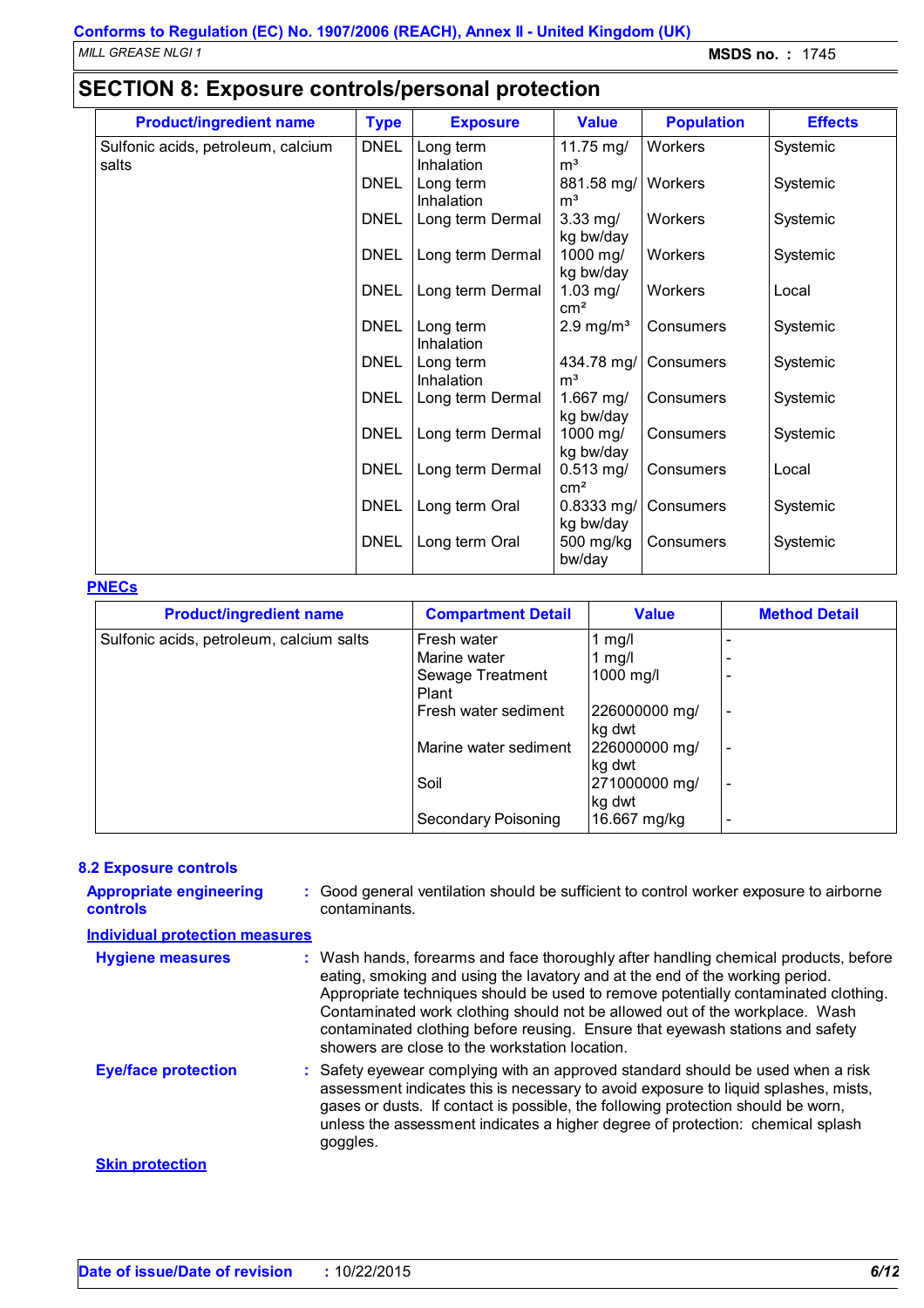## **SECTION 8: Exposure controls/personal protection**

| <b>Hand protection</b>                           | : Chemical-resistant, impervious gloves complying with an approved standard should<br>be worn at all times when handling chemical products if a risk assessment indicates<br>this is necessary. Considering the parameters specified by the glove manufacturer,<br>check during use that the gloves are still retaining their protective properties. It<br>should be noted that the time to breakthrough for any glove material may be<br>different for different glove manufacturers. In the case of mixtures, consisting of<br>several substances, the protection time of the gloves cannot be accurately estimated. |
|--------------------------------------------------|------------------------------------------------------------------------------------------------------------------------------------------------------------------------------------------------------------------------------------------------------------------------------------------------------------------------------------------------------------------------------------------------------------------------------------------------------------------------------------------------------------------------------------------------------------------------------------------------------------------------|
| <b>Body protection</b>                           | : Personal protective equipment for the body should be selected based on the task<br>being performed and the risks involved and should be approved by a specialist<br>before handling this product.                                                                                                                                                                                                                                                                                                                                                                                                                    |
| <b>Other skin protection</b>                     | : Appropriate footwear and any additional skin protection measures should be<br>selected based on the task being performed and the risks involved and should be<br>approved by a specialist before handling this product.                                                                                                                                                                                                                                                                                                                                                                                              |
| <b>Respiratory protection</b>                    | : Use a properly fitted, particulate filter respirator complying with an approved<br>standard if a risk assessment indicates this is necessary. Respirator selection must<br>be based on known or anticipated exposure levels, the hazards of the product and<br>the safe working limits of the selected respirator.                                                                                                                                                                                                                                                                                                   |
| <b>Environmental exposure</b><br><b>controls</b> | : Emissions from ventilation or work process equipment should be checked to ensure<br>they comply with the requirements of environmental protection legislation. In some<br>cases, fume scrubbers, filters or engineering modifications to the process equipment<br>will be necessary to reduce emissions to acceptable levels.                                                                                                                                                                                                                                                                                        |

## **SECTION 9: Physical and chemical properties**

| 9.1 Information on basic physical and chemical properties |                                                                                                                    |
|-----------------------------------------------------------|--------------------------------------------------------------------------------------------------------------------|
| <b>Appearance</b>                                         |                                                                                                                    |
| <b>Physical state</b>                                     | : Solid. [grease]                                                                                                  |
| <b>Colour</b>                                             | $:$ Tan.                                                                                                           |
| <b>Odour</b>                                              | Mild. Petroleum oil                                                                                                |
| pH                                                        | Not applicable.                                                                                                    |
| <b>Melting point/freezing point</b>                       | : Not available.                                                                                                   |
| Initial boiling point and boiling<br>range                | : Not available.                                                                                                   |
| <b>Flash point</b>                                        | $:$ Not available.                                                                                                 |
| <b>Evaporation rate</b>                                   | : Not available.                                                                                                   |
| <b>Flammability (solid, gas)</b>                          | : Flammable in the presence of the following materials or conditions: open flames,<br>sparks and static discharge. |
| <b>Upper/lower flammability or</b><br>explosive limits    | $:$ Not available.                                                                                                 |
| <b>Vapour pressure</b>                                    | : Not available.                                                                                                   |
| <b>Vapour density</b>                                     | : Not available.                                                                                                   |
| <b>Density</b>                                            | $: 0.96$ g/cm <sup>3</sup>                                                                                         |
| <b>Solubility(ies)</b>                                    | Insoluble in the following materials: cold water and hot water.                                                    |
| <b>Partition coefficient: n-octanol/</b><br>water         | $:$ Not available.                                                                                                 |
| <b>Auto-ignition temperature</b>                          | : Not available.                                                                                                   |
| <b>Decomposition temperature</b>                          | : Not available.                                                                                                   |
| <b>Viscosity</b>                                          | Kinematic (40°C (104°F)): >0.21 cm <sup>2</sup> /s (>21 cSt)                                                       |
| <b>Explosive properties</b>                               | : Not available.                                                                                                   |
| <b>Oxidising properties</b>                               | : Not available.                                                                                                   |

**9.2 Other information**

No additional information.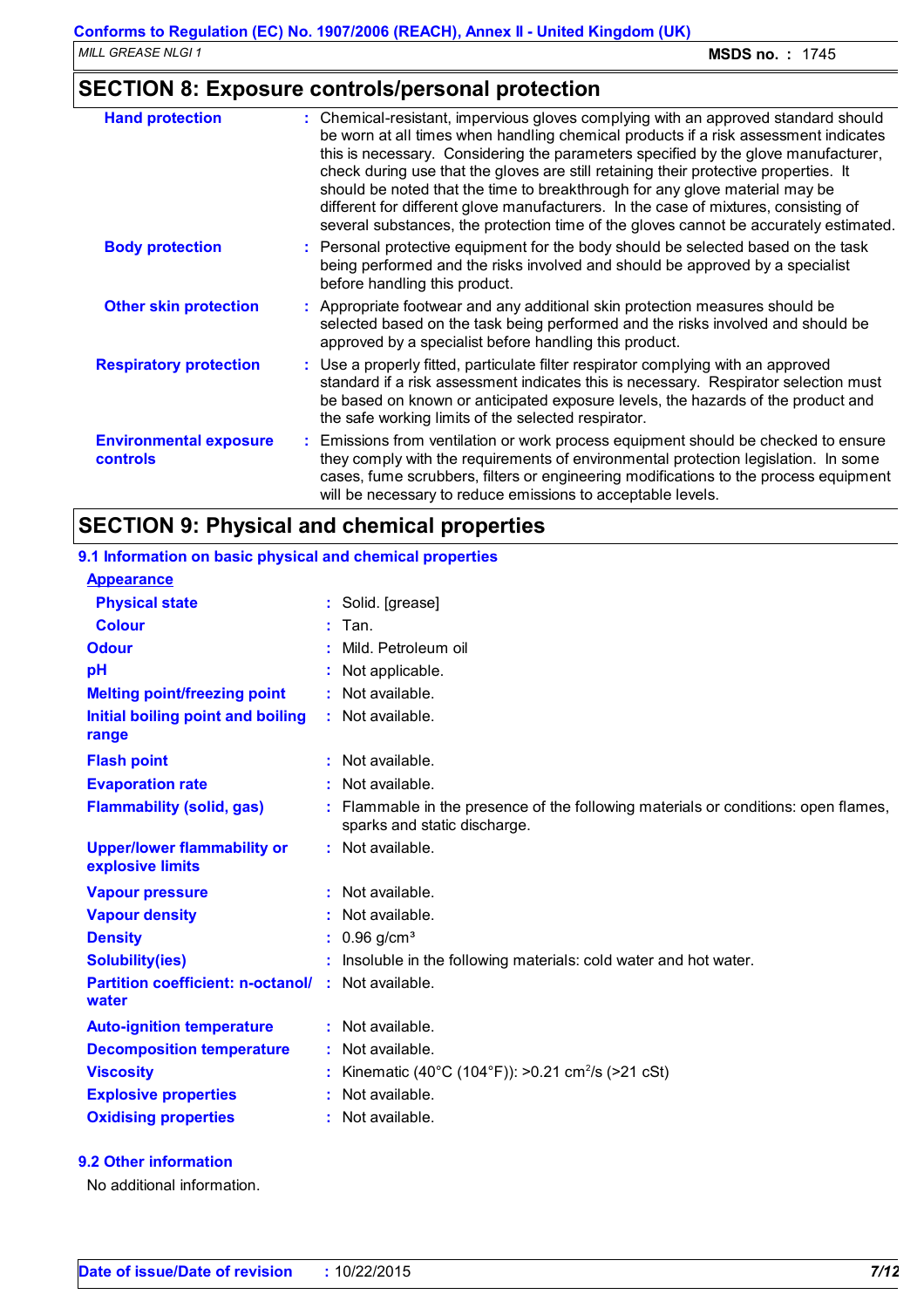## **SECTION 10: Stability and reactivity**

| <b>10.1 Reactivity</b>                          | : No specific test data related to reactivity available for this product or its ingredients.              |
|-------------------------------------------------|-----------------------------------------------------------------------------------------------------------|
| <b>10.2 Chemical stability</b>                  | : The product is stable.                                                                                  |
| 10.3 Possibility of<br>hazardous reactions      | : Under normal conditions of storage and use, hazardous reactions will not occur.                         |
| <b>10.4 Conditions to avoid</b>                 | : No specific data.                                                                                       |
| 10.5 Incompatible materials                     | : No specific data.                                                                                       |
| <b>10.6 Hazardous</b><br>decomposition products | : Under normal conditions of storage and use, hazardous decomposition products<br>should not be produced. |
|                                                 |                                                                                                           |

## **SECTION 11: Toxicological information**

### **Acute toxicity** Sulfonic acids, petroleum, calcium salts LD50 Dermal Rabbit >5 g/kg LD50 Oral  $\vert$  Rat  $\vert$  >5 g/kg **Product/ingredient name Result Result Result Species Dose Exposure Conclusion/Summary :** No known significant effects or critical hazards. **Carcinogenicity Conclusion/Summary :** There are no data available on the mixture itself. Carcinogenicity not suspected for humans. **Mutagenicity Conclusion/Summary :** There are no data available on the mixture itself. Mutagenicity not suspected for humans. **Teratogenicity Conclusion/Summary :** There are no data available on the mixture itself. Teratogenicity not suspected for humans. **Reproductive toxicity Conclusion/Summary :** There are no data available on the mixture itself. Not considered to be dangerous to humans, according to our database. **Irritation/Corrosion Conclusion/Summary Skin :** No known significant effects or critical hazards. **Eyes :** Causes eye irritation. **Respiratory :** No known significant effects or critical hazards. **Sensitisation Conclusion/Summary Skin :** May cause an allergic skin reaction. **Respiratory :** Sensitisation not suspected for humans. **11.1 Information on toxicological effects Acute toxicity estimates** Oral 25000 mg/kg **Route ATE value Specific target organ toxicity (single exposure) Specific target organ toxicity (repeated exposure)** Not available. Not available.

**Aspiration hazard**

Not available.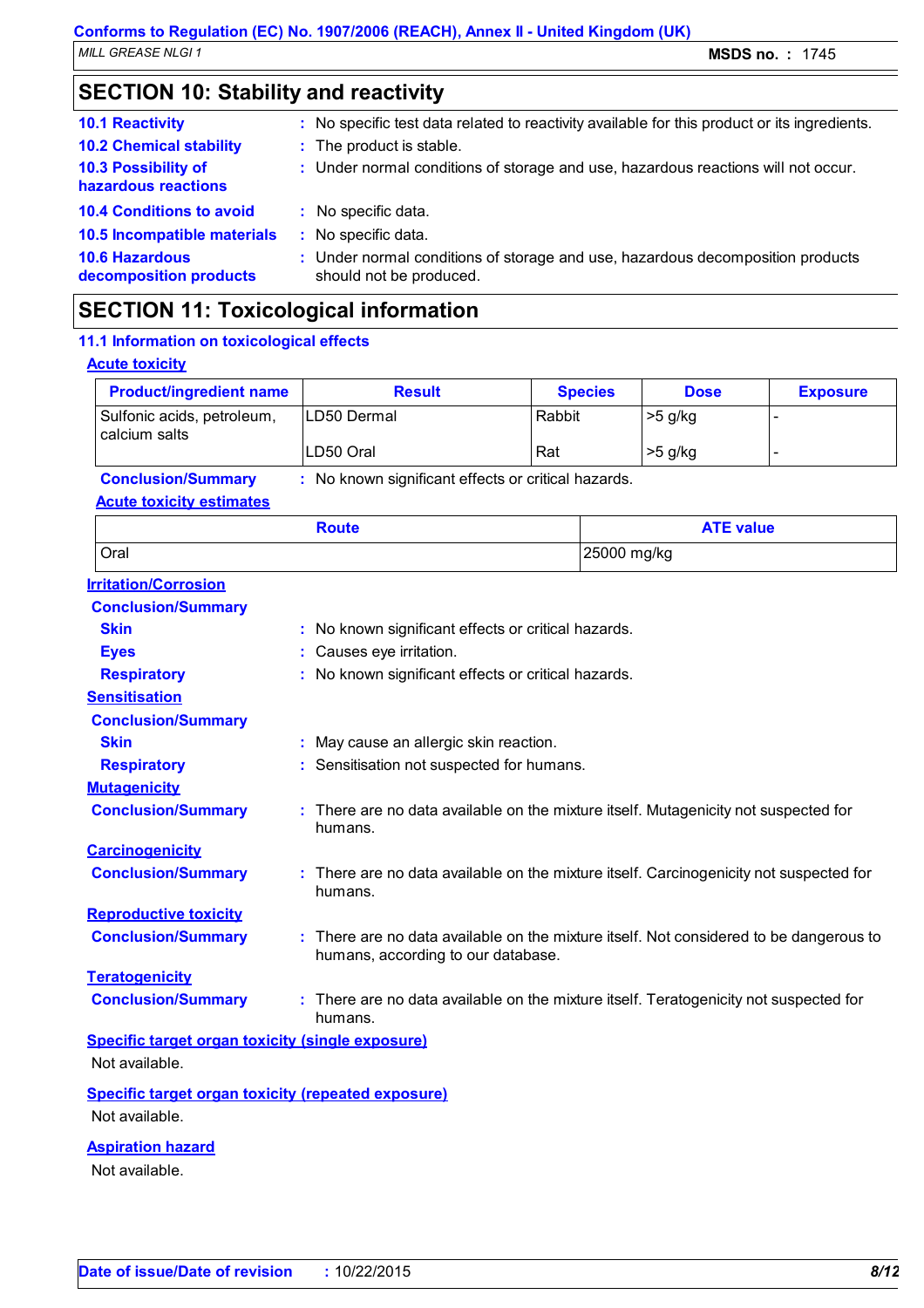| <b>Information on the likely</b><br>routes of exposure | : Routes of entry anticipated: Oral, Dermal.                                                           |
|--------------------------------------------------------|--------------------------------------------------------------------------------------------------------|
| <b>Potential acute health effects</b>                  |                                                                                                        |
| <b>Eye contact</b>                                     | : Causes serious eye irritation.                                                                       |
| <b>Inhalation</b>                                      | : No known significant effects or critical hazards.                                                    |
| <b>Skin contact</b>                                    | May cause an allergic skin reaction.                                                                   |
| <b>Ingestion</b>                                       | : No known significant effects or critical hazards.                                                    |
|                                                        | Symptoms related to the physical, chemical and toxicological characteristics                           |
| <b>Eye contact</b>                                     | : Adverse symptoms may include the following:<br>pain or irritation<br>watering<br>redness             |
| <b>Inhalation</b>                                      | : No specific data.                                                                                    |
| <b>Skin contact</b>                                    | : Adverse symptoms may include the following:<br>irritation<br>redness                                 |
| <b>Ingestion</b>                                       | : No specific data.                                                                                    |
|                                                        | Delayed and immediate effects and also chronic effects from short and long term exposure               |
| <b>Short term exposure</b>                             |                                                                                                        |
| <b>Potential immediate</b><br>effects                  | : Not available.                                                                                       |
| <b>Potential delayed effects</b>                       | : Not available.                                                                                       |
| <b>Long term exposure</b>                              |                                                                                                        |
| <b>Potential immediate</b><br>effects                  | : Not available.                                                                                       |
| <b>Potential delayed effects</b>                       | : Not available.                                                                                       |
| <b>Potential chronic health effects</b>                |                                                                                                        |
| <b>Conclusion/Summary</b>                              | : No known significant effects or critical hazards.                                                    |
| <b>General</b>                                         | Once sensitized, a severe allergic reaction may occur when subsequently exposed to<br>very low levels. |
| <b>Carcinogenicity</b>                                 | : No known significant effects or critical hazards.                                                    |
| <b>Mutagenicity</b>                                    | No known significant effects or critical hazards.                                                      |
| <b>Teratogenicity</b>                                  | No known significant effects or critical hazards.                                                      |
| <b>Developmental effects</b>                           | No known significant effects or critical hazards.                                                      |
| <b>Fertility effects</b>                               | No known significant effects or critical hazards.                                                      |
| <b>Other information</b>                               | : Not available.                                                                                       |

## **SECTION 12: Ecological information**

### **12.1 Toxicity**

- 
- **Conclusion/Summary :** There are no data available on the mixture itself.

### **12.2 Persistence and degradability**

- 
- **Conclusion/Summary :** This product has not been tested for biodegradation. Not expected to be rapidly

degradable.

| <b>Product/ingredient name</b> | <b>Aquatic half-life</b> | <b>Photolysis</b> | Biodegradability |
|--------------------------------|--------------------------|-------------------|------------------|
| <b>MILL GREASE NLGI 1</b>      |                          |                   | I Not readily    |

### **12.3 Bioaccumulative potential**

Not available.

### **12.4 Mobility in soil**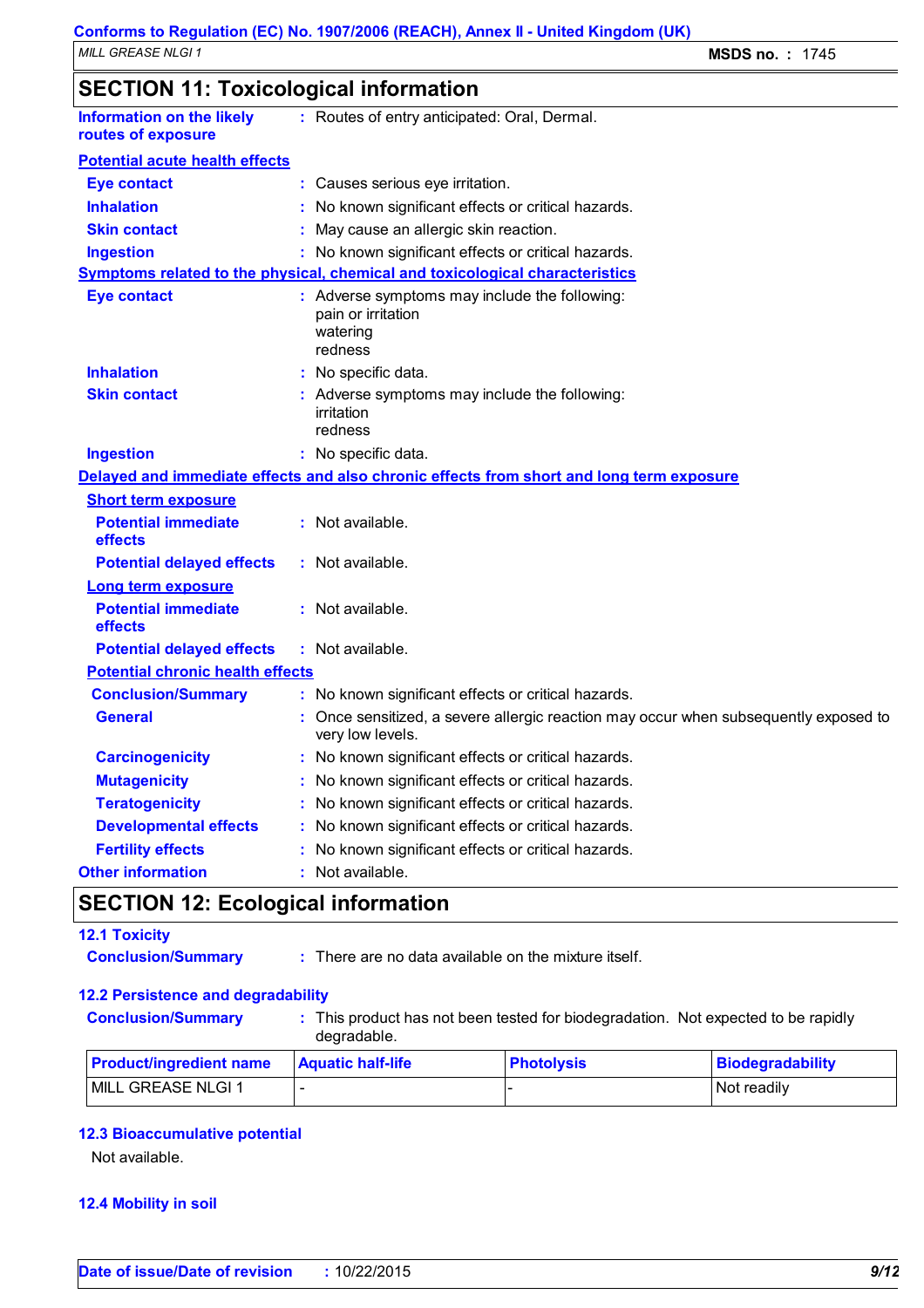## **SECTION 12: Ecological information**

| <b>Soil/water partition</b><br><b>coefficient (Koc)</b> | $:$ Not available. |
|---------------------------------------------------------|--------------------|
| <b>Mobility</b>                                         | : Not available.   |
| 12.5 Results of PBT and vPvB assessment                 |                    |
| PBT                                                     | : Not applicable.  |

|             | . <b>.</b>        |
|-------------|-------------------|
| <b>vPvB</b> | : Not applicable. |

**12.6 Other adverse effects** : No known significant effects or critical hazards.

## **SECTION 13: Disposal considerations**

The information in this section contains generic advice and guidance. The list of Identified Uses in Section 1 should be consulted for any available use-specific information provided in the Exposure Scenario(s).

### **13.1 Waste treatment methods**

| <b>Product</b>             |                                                                                                                                                                                                                                                                                                                                                                                                                                                                                                                                                     |
|----------------------------|-----------------------------------------------------------------------------------------------------------------------------------------------------------------------------------------------------------------------------------------------------------------------------------------------------------------------------------------------------------------------------------------------------------------------------------------------------------------------------------------------------------------------------------------------------|
| <b>Methods of disposal</b> | : The generation of waste should be avoided or minimised wherever possible.<br>Disposal of this product, solutions and any by-products should at all times comply<br>with the requirements of environmental protection and waste disposal legislation and<br>any regional local authority requirements. Dispose of surplus and non-recyclable<br>products via a licensed waste disposal contractor. Waste should not be disposed of<br>untreated to the sewer unless fully compliant with the requirements of all authorities<br>with jurisdiction. |
| <b>Hazardous waste</b>     | : The classification of the product may meet the criteria for a hazardous waste.                                                                                                                                                                                                                                                                                                                                                                                                                                                                    |
| <b>Packaging</b>           |                                                                                                                                                                                                                                                                                                                                                                                                                                                                                                                                                     |
| <b>Methods of disposal</b> | : The generation of waste should be avoided or minimised wherever possible. Waste<br>packaging should be recycled. Incineration or landfill should only be considered<br>when recycling is not feasible.                                                                                                                                                                                                                                                                                                                                            |
| <b>Special precautions</b> | : This material and its container must be disposed of in a safe way. Care should be<br>taken when handling emptied containers that have not been cleaned or rinsed out.<br>Empty containers or liners may retain some product residues. Avoid dispersal of spilt<br>material and runoff and contact with soil, waterways, drains and sewers.                                                                                                                                                                                                        |

## **SECTION 14: Transport information**

|                                           | <b>ADR/RID</b>           | <b>ADN</b>     | <b>IMDG</b>    | <b>IATA</b>    |
|-------------------------------------------|--------------------------|----------------|----------------|----------------|
| 14.1 UN number                            | Not regulated.           | Not regulated. | Not regulated. | Not regulated. |
| 14.2 UN proper<br>shipping name           | $\overline{\phantom{a}}$ |                |                |                |
| <b>14.3 Transport</b><br>hazard class(es) | $\overline{\phantom{0}}$ |                |                |                |
| 14.4 Packing group  -                     |                          |                |                |                |
| 14.5<br><b>Environmental</b><br>hazards   | No.                      | No.            | No.            | No.            |
| <b>Additional</b><br>information          |                          | ٠              |                |                |

**14.6 Special precautions for user**

**Transport within user's premises:** always transport in closed containers that are **:** upright and secure. Ensure that persons transporting the product know what to do in the event of an accident or spillage.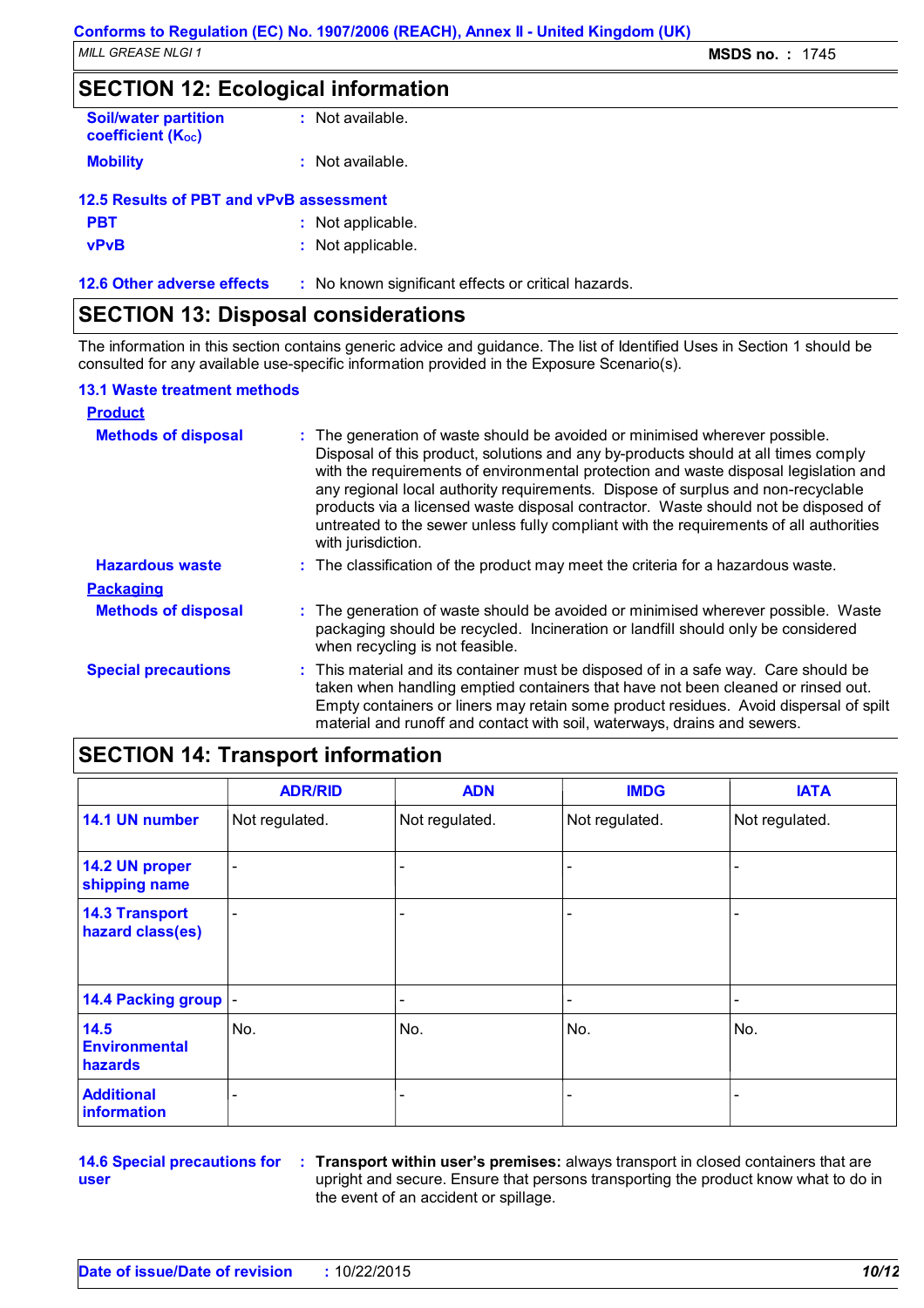## **SECTION 14: Transport information**

**14.7 Transport in bulk according to Annex II of MARPOL 73/78 and the IBC Code :** Not available.

## **SECTION 15: Regulatory information**

|                                                                                                                                                                 |  | 15.1 Safety, health and environmental regulations/legislation specific for the substance or mixture                                                                                                                                                                                                                                                                                                                                                                                                                                                                                                                                                                                                                               |  |  |
|-----------------------------------------------------------------------------------------------------------------------------------------------------------------|--|-----------------------------------------------------------------------------------------------------------------------------------------------------------------------------------------------------------------------------------------------------------------------------------------------------------------------------------------------------------------------------------------------------------------------------------------------------------------------------------------------------------------------------------------------------------------------------------------------------------------------------------------------------------------------------------------------------------------------------------|--|--|
| EU Regulation (EC) No. 1907/2006 (REACH)                                                                                                                        |  |                                                                                                                                                                                                                                                                                                                                                                                                                                                                                                                                                                                                                                                                                                                                   |  |  |
| <b>Annex XIV - List of substances subject to authorisation</b>                                                                                                  |  |                                                                                                                                                                                                                                                                                                                                                                                                                                                                                                                                                                                                                                                                                                                                   |  |  |
| <b>Substances of very high concern</b>                                                                                                                          |  |                                                                                                                                                                                                                                                                                                                                                                                                                                                                                                                                                                                                                                                                                                                                   |  |  |
| None of the components are listed.                                                                                                                              |  |                                                                                                                                                                                                                                                                                                                                                                                                                                                                                                                                                                                                                                                                                                                                   |  |  |
| <b>Annex XVII - Restrictions</b><br>on the manufacture,<br>placing on the market and<br>use of certain dangerous<br>substances, mixtures and<br><b>articles</b> |  | : Not applicable.                                                                                                                                                                                                                                                                                                                                                                                                                                                                                                                                                                                                                                                                                                                 |  |  |
| <b>Other EU regulations</b>                                                                                                                                     |  |                                                                                                                                                                                                                                                                                                                                                                                                                                                                                                                                                                                                                                                                                                                                   |  |  |
| <b>Europe inventory</b><br><b>EINECS/ELINCS</b>                                                                                                                 |  | : All components are listed or exempted.                                                                                                                                                                                                                                                                                                                                                                                                                                                                                                                                                                                                                                                                                          |  |  |
| <b>Black List Chemicals</b><br>(76/464/EEC)                                                                                                                     |  | : Not listed                                                                                                                                                                                                                                                                                                                                                                                                                                                                                                                                                                                                                                                                                                                      |  |  |
| <b>Priority List Chemicals</b><br>(793/93/EEC)                                                                                                                  |  | : Not listed                                                                                                                                                                                                                                                                                                                                                                                                                                                                                                                                                                                                                                                                                                                      |  |  |
| <b>Integrated pollution</b><br>prevention and control<br>list (IPPC) - Air                                                                                      |  | : Not listed                                                                                                                                                                                                                                                                                                                                                                                                                                                                                                                                                                                                                                                                                                                      |  |  |
| <b>Integrated pollution</b><br>prevention and control<br>list (IPPC) - Water                                                                                    |  | : Not listed                                                                                                                                                                                                                                                                                                                                                                                                                                                                                                                                                                                                                                                                                                                      |  |  |
| <b>Seveso Directive</b>                                                                                                                                         |  |                                                                                                                                                                                                                                                                                                                                                                                                                                                                                                                                                                                                                                                                                                                                   |  |  |
| This product is not controlled under the Seveso Directive.                                                                                                      |  |                                                                                                                                                                                                                                                                                                                                                                                                                                                                                                                                                                                                                                                                                                                                   |  |  |
| <b>International requlations</b>                                                                                                                                |  |                                                                                                                                                                                                                                                                                                                                                                                                                                                                                                                                                                                                                                                                                                                                   |  |  |
| <b>International lists</b>                                                                                                                                      |  | Europe inventory EINECS/ELINCS: All components are listed or exempted.<br>t.<br>Australia inventory (AICS): All components are listed or exempted.<br>China inventory (IECSC): All components are listed or exempted.<br>Japan inventory: Not determined.<br>Korea inventory: All components are listed or exempted.<br>Malaysia Inventory (EHS Register): Not determined.<br>New Zealand Inventory of Chemicals (NZIoC): All components are listed or<br>exempted.<br>Philippines inventory (PICCS): Not determined.<br>Taiwan inventory (CSNN): All components are listed or exempted.<br>United States inventory (TSCA 8b): All components are listed or exempted.<br>Canada inventory: All components are listed or exempted. |  |  |
| <b>Chemical Weapons</b><br><b>Convention List Schedule I</b><br><b>Chemicals</b>                                                                                |  | : Not listed                                                                                                                                                                                                                                                                                                                                                                                                                                                                                                                                                                                                                                                                                                                      |  |  |
| <b>Chemical Weapons</b><br><b>Convention List Schedule II</b><br><b>Chemicals</b>                                                                               |  | : Not listed                                                                                                                                                                                                                                                                                                                                                                                                                                                                                                                                                                                                                                                                                                                      |  |  |
| <b>Chemical Weapons</b><br><b>Convention List Schedule</b><br><b>III Chemicals</b>                                                                              |  | : Not listed                                                                                                                                                                                                                                                                                                                                                                                                                                                                                                                                                                                                                                                                                                                      |  |  |
| <b>15.2 Chemical Safety</b><br><b>Assessment</b>                                                                                                                |  | : This product contains substances for which Chemical Safety Assessments are still<br>required.                                                                                                                                                                                                                                                                                                                                                                                                                                                                                                                                                                                                                                   |  |  |